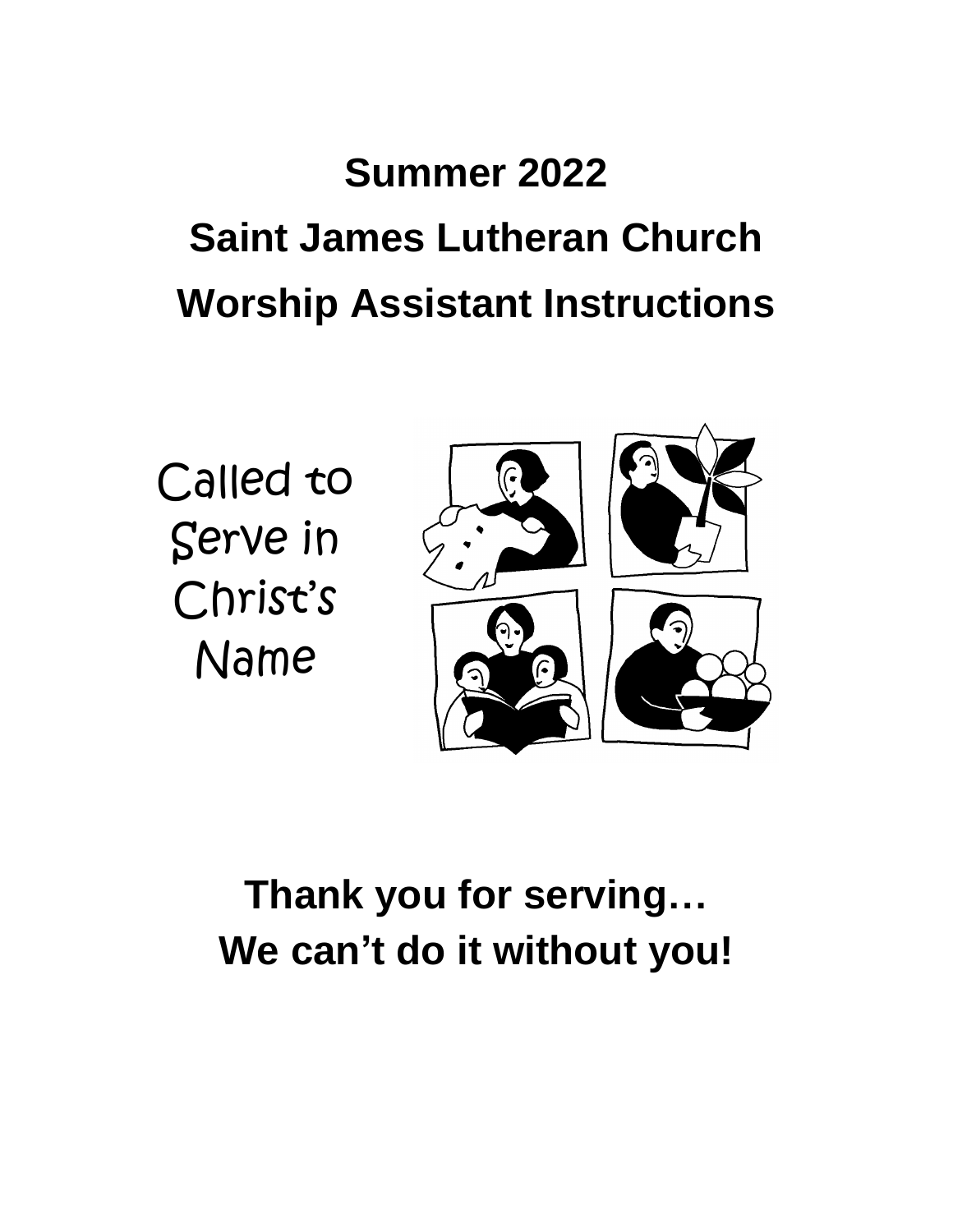# **Altar Guild**

*The Altar Guild helps care for the altar by cleaning up after a communion service.* Intinction (aka dipping)

Before worship:

- 1. Fill 2 Chalices with 2 inches of grape juice each.
- 2. If you don't find a loaf of bread in the refrigerator, you can microwave a loaf from the freezer in classroom #7. About 1 minute.
- 3. Wrap a loaf of bread in a white cloth and place in a basket.
- 4. Set the cups and bread on the altar. (1 cup center, 1 cup on the side.)

After worship:

- 1. Place the remaining bread in a zip lock bag and put in the kitchen refrigerator.
- 2. Dispose of leftover grape juice.
- 3. Rinse out and dry containers and replace in the cupboard.
- 4. Take home and launder any altar cloths that are soiled.
- 5. Altar cloths should be hand washed and ironed.
- 6. Make sure all candles are extinguished.
- 7. If needed, empty water from the baptism font on the ground, dry and replace the bowl.
- 8. On Saturdays make sure there is a loaf of bread in the refrigerator for Sunday morning. Frozen bread is in the stand-up freezer in classroom #7.

#### **Greeter**

*Greeters are the face of Jesus and Saint James, who welcome people to worship.*

- 1. Arrive 15 minutes and greet everyone (including children).
	- a. Smile.
	- b. For example… "Good morning/evening. We're glad you are here!"
	- c. Handshakes are typical, but some people are shy, while others want a hug.
	- d. If you don't know someone, "I don't believe I've met you yet. My name is *(your name)*."
	- e. Assist new people by showing them where to get a bulletin, hang coats, get coffee, etc.
	- f. If it's appropriate, introduce visitors to others, especially pastor or a staff member.
- 2. During worship
	- a. Reach out warmly during the sharing of the peace. "We're glad you are here."
- 3. After worship
	- a. If you were the designated Greeter for the day, please stand at the main entrance and thank people for worshipping with us. "Hope you will come again."
	- b. Introduce yourself to people you don't recognize. "Glad you are here. Thank you for coming."
	- c. Invite new people to join you for a cup of coffee during fellowship. Introduce guests to others.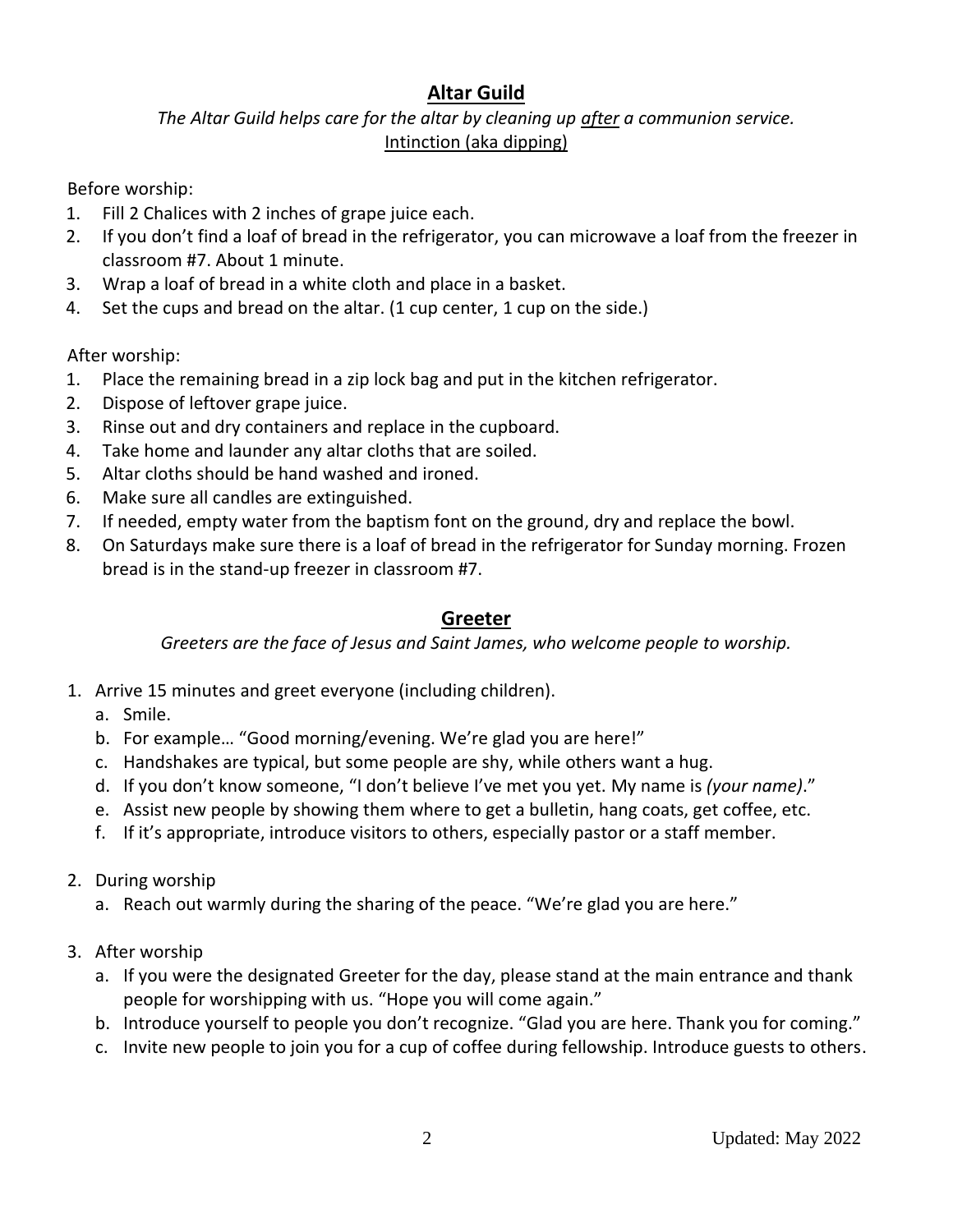#### **Lector**

*The Lector's voice proclaims the Word of God to God's people.*

- 1. A copy of the readings will be emailed to you the week before you're scheduled.
- 2. Practice your reading and ask a pastor or staff member if you have questions.
- 3. Speak clearly and slowly. The pulpit mic is sensitive so you do not need to speak loudly.
- 4. After the Children's Sermon, proceed to the lectern.
- 5. Introduce lessons with, "A reading from the book of…" (You don't need to mention chapter or verses.) Conclude lessons with, "The Word of the Lord." Congregation responds, "Thanks be to God."
- 6. You will lead the psalm as a responsive reading.
- 7. When finished, you may take your seat in the congregation.
- 8. If you are willing, ask the pastor/presider if they would like you to lead the creed, the prayers of intercession and/or help serve communion.

# **Fellowship Hosts**

*Social Hour Hosts provide food and serve for Fellowship time after Worship on Sundays.*

- 1. Fellowship Hosts provide the food (cookies, bars, cake, bread, rolls, bagels, fruit, whatever you wish). In general, about 10 dozen items.
	- a. If interested, quote from Krispy Kreme: \$4 per dozen donuts
- 2. Make coffee as needed. Ask a staff member if you are unfamiliar with our coffee maker. 3-4 big pots of Regular Coffee and 1 smaller pot (orange spout) of decaf coffee.
- 3. Set the serving table in Fellowship Space either before worship or right after communion.
	- a. Napkins and plates are in the cupboard on south wall.
	- b. Serving platters are in cupboard on south wall.
	- c. Basket for free-will offering.
- 4. Clean up
	- a. Load dishwasher and start (detergent is under sink)
	- b. Wipe down tables in the Fellowship Space, kitchen counter, and sink
	- c. Empty and rinse coffee pots.
	- d. The Sunday teller will either come and get the money, or you should place it in an envelope and put in safe (hallway by staff offices).
	- e. Take out garbage and replace with new bags as needed. New bags should be in the bottom of the garbage cans, i.e. under the full bag. More bags can be found in the utility closet.
	- f. Take home any used towels, wash and return.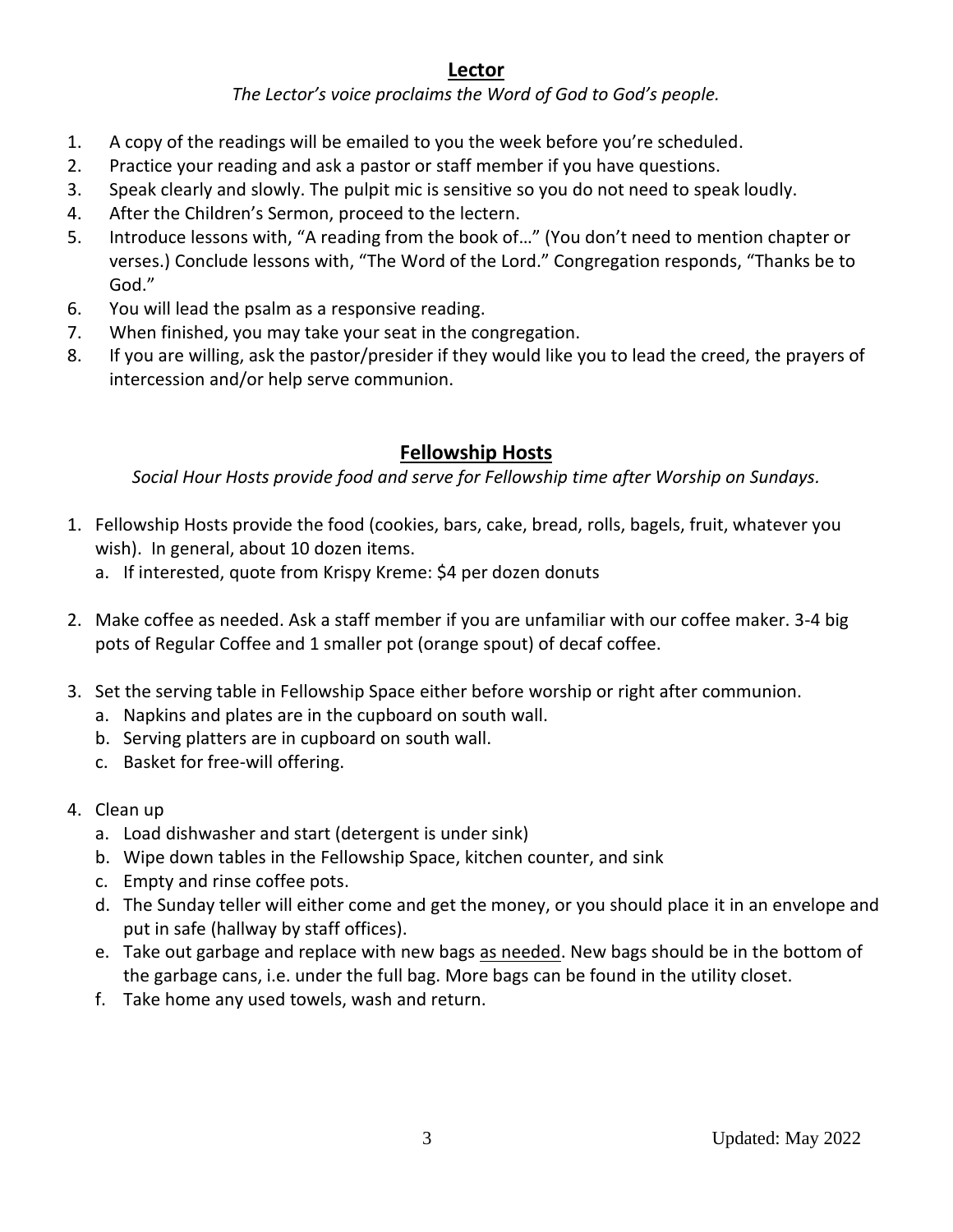### **Usher**

*Ushers are leaders who help lead the worship service by guiding worshipers.*

- 1. Arrive 20 minutes early:
	- a. Obtain bulletins from church office, if they are not already on the table.
	- b. Verify offering plates are at the back of the church.
	- c. Walk through the sanctuary looking for problems.
	- d. Turn on the power strip in the sound system closet.
- 2. As people arrive for worship:
	- a. Stand inside the sanctuary entrance to greet people and make sure they grabbed a bulletin.
	- b. Be attentive and helpful to visitors.
	- c. Offer "quiet sacks" from the hall tree in the Fellowship Space to parents with young children.
	- d. If the sanctuary is getting full, escort people to open seats.
	- e. Bring in chairs from the fellowship hall only if all regular seating is full.
- 3. During Worship: (i.e. when Pastor goes to the altar.)
	- a. Close doors of the sanctuary.
	- b. Sit in the back row.
	- c. Greet late arrivals with a bulletin and instructions on where they might sit.
	- d. During the offering, count the attendees and record in the attendance notebook, which is in the sound system closet.
	- e. Be observant to problems during the service (temperature, fans, etc.)
- 4. During the Offering
	- a. Obtain offering plates and walk to the front of the sanctuary when the offering music begins. Face predominately to the front when passing the offering plates.
	- b. After the offering is collected. place plates on the credence table in the NW corner of the sanctuary.
- 5. During Communion
	- a. When Pastor is ready to start communion, begin ushering people forward beginning with the front pews. Ordinarily both sides come forward at the same time in two lines.
	- b. If a worshiper needs communion brought to them in their pew, get pastor's attention after the last person has come forward.
	- c. The ushers are usually the last people to commune.
- 6. After the Dismissal
	- a. Reopen the sanctuary doors.
	- b. Put away extra chairs from the entryway.
	- c. Help worshipers to return their bulletins for reuse.
- 7. After Worship
	- a. Walk through the sanctuary looking for lost items and garbage.
	- b. Make sure all candles are out.
	- c. Tidy up the table with the bulletins and announcement sheets.
	- d. Turn off the power strip in the sound system closet.